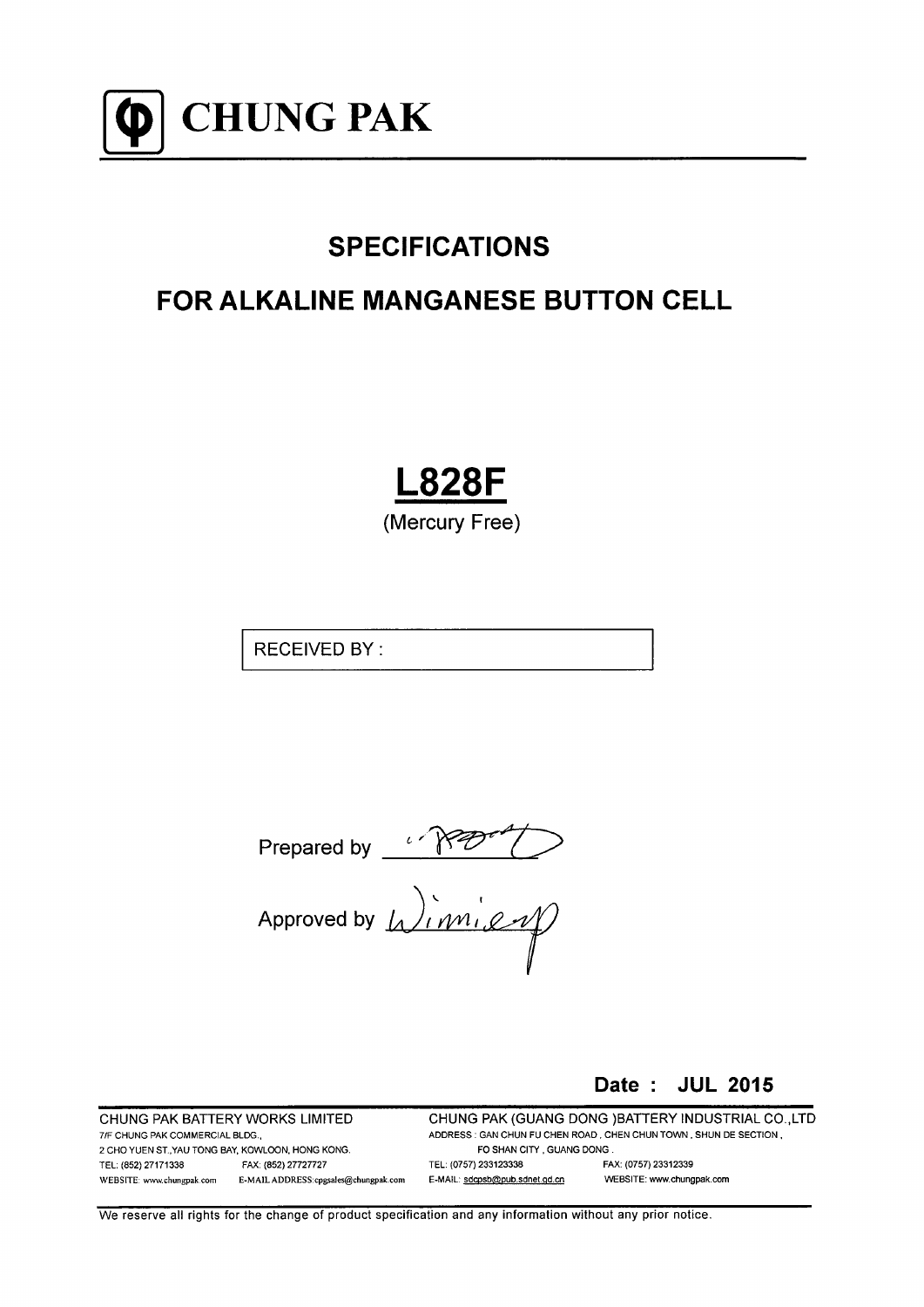

### *1*、*Scope*

 The specification is applicable to the "Vinnic" brand Alkaline Manganese Button Cell L828F (Mercury free) supplied by CHUNG PAK BATTERY WORKS LTD.

### *2*、*Kind of Products Specified*

Name (Designation): L828F

IEC Designation: /

### *3*、*Technical Specification*

3.1 Dimension:

Height (H)  $28.2^{+0}_{-0.8}$  mm Diameter (Φ)  $8.0^{+0}_{-0.5}$  mm

3.2 Average Weight: 4.41 g

3.3 Nominal Voltage: 12V

3.4 Nominal Capacity:19.5 mAh (Discharge at 20KΩ to 6.0V )

3.5 Typical Discharge Duration:36 hrs (Discharge at 20KΩ to 6.0V )

19 min (Discharge at 470Ω to 6.0V )

3.6 The Drawing of The Finished Battery :

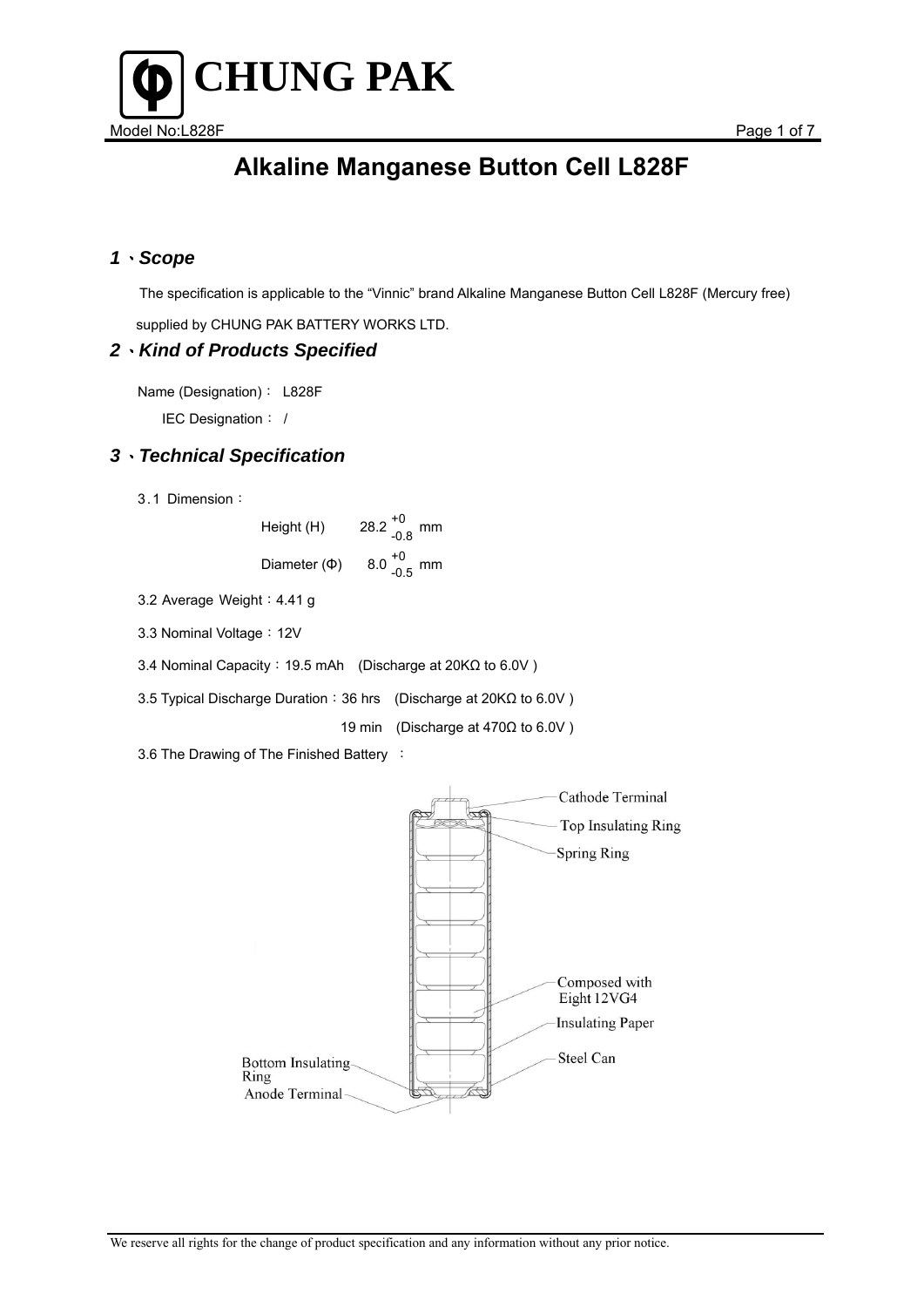

3.7 Outside Shape Dimensions and Terminals:





## *4*、 *Performance*

4.1 Open-circuit Voltage:

| Initial                | ≧12.40 V |
|------------------------|----------|
| After12 Months Storage | ≧12.08 V |

4.2 Service Out-put:

| Load Resistance                                     | 20K <sub>Ω</sub> | 470Ω         |
|-----------------------------------------------------|------------------|--------------|
| Discharge Method                                    | Continuously     | Continuously |
| End-point Voltage                                   | 6.0V             | 6.0V         |
| <b>Minimum Duration</b><br>(Initial)                | 33 Hrs           | 17.0 Min     |
| <b>Minimum Duration</b><br>(After12 Months Storage) | 28 Hrs           | 15.5 Min     |

Remark:The word " initial " is applicable to the products elapsed three months or less after production.

4.3 High Temperature Electrolyte Leakage Resistance:

No deformation and no external electrolyte leakage shall be observed.

4.4 Expiry period: One year.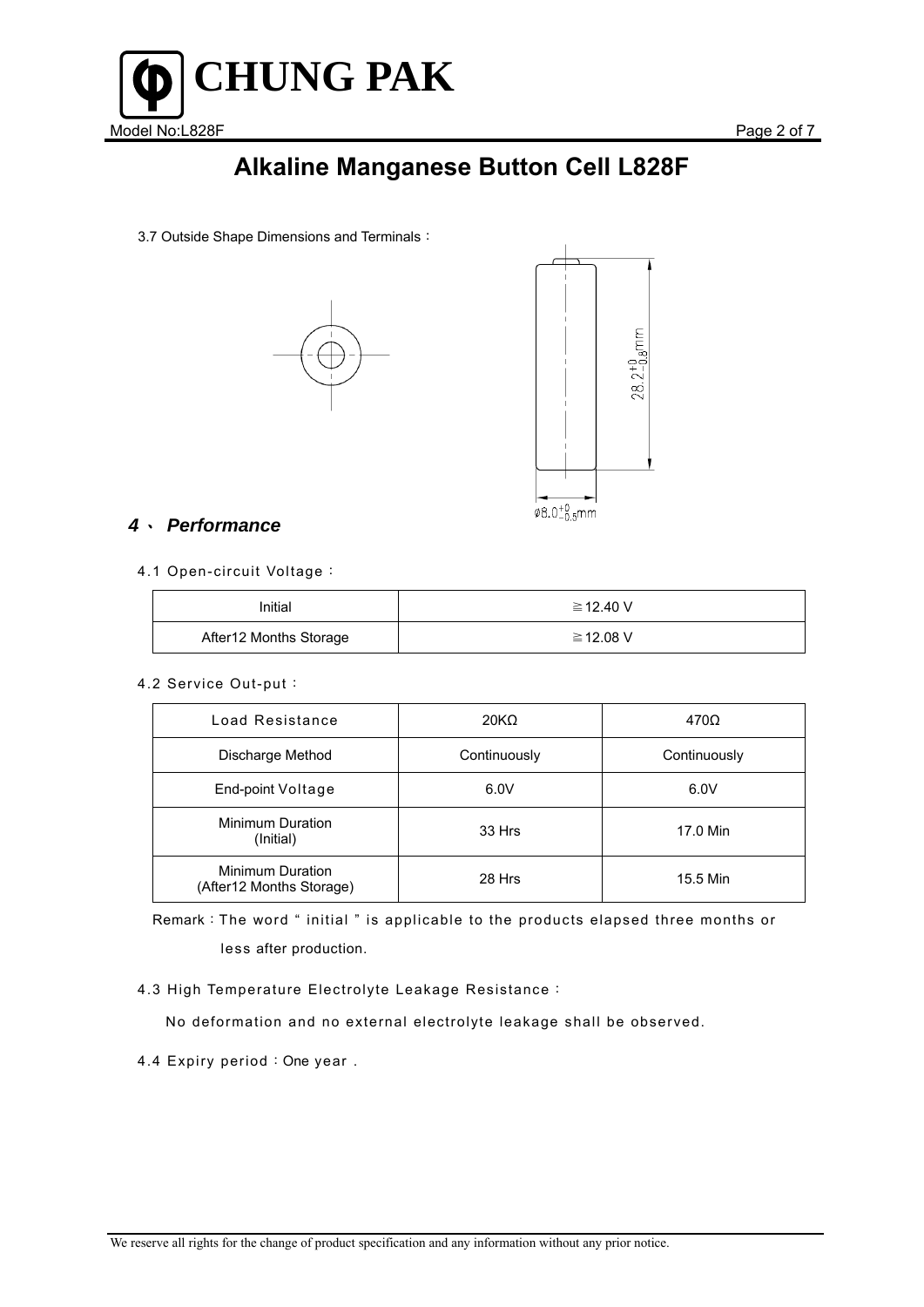

## *5*、*Brand and packaging*

5.1 Appendix 1: Standard and Packaging



mm

Alkaline Manganese 78PCS Per Display Boxes 3120 PCS Per Display Carton



Button Cell L828F Boxes Measure : 103Χ52Χ30 mm Carton Measure : 289Χ235Χ145

**Goods Dimension:**  Height : 600mm Length : 1180mm Widrth : 965mm **Wooden Pallet:**  Pallet Height : 170mm Pallet Measure : 1200Χ1000mm **Weight :**  Pallet Weight : 21 kgs Net Weight : 889.6 kgs Gross Weight With Pallet : 966.4 kgs **Quantity :**  1 Layer = 16 Cartons 4 Layers Χ 16 Cartons = 64 Cartons / Pallet

5.2 Any specific design and packing requirements will be accommodated as required.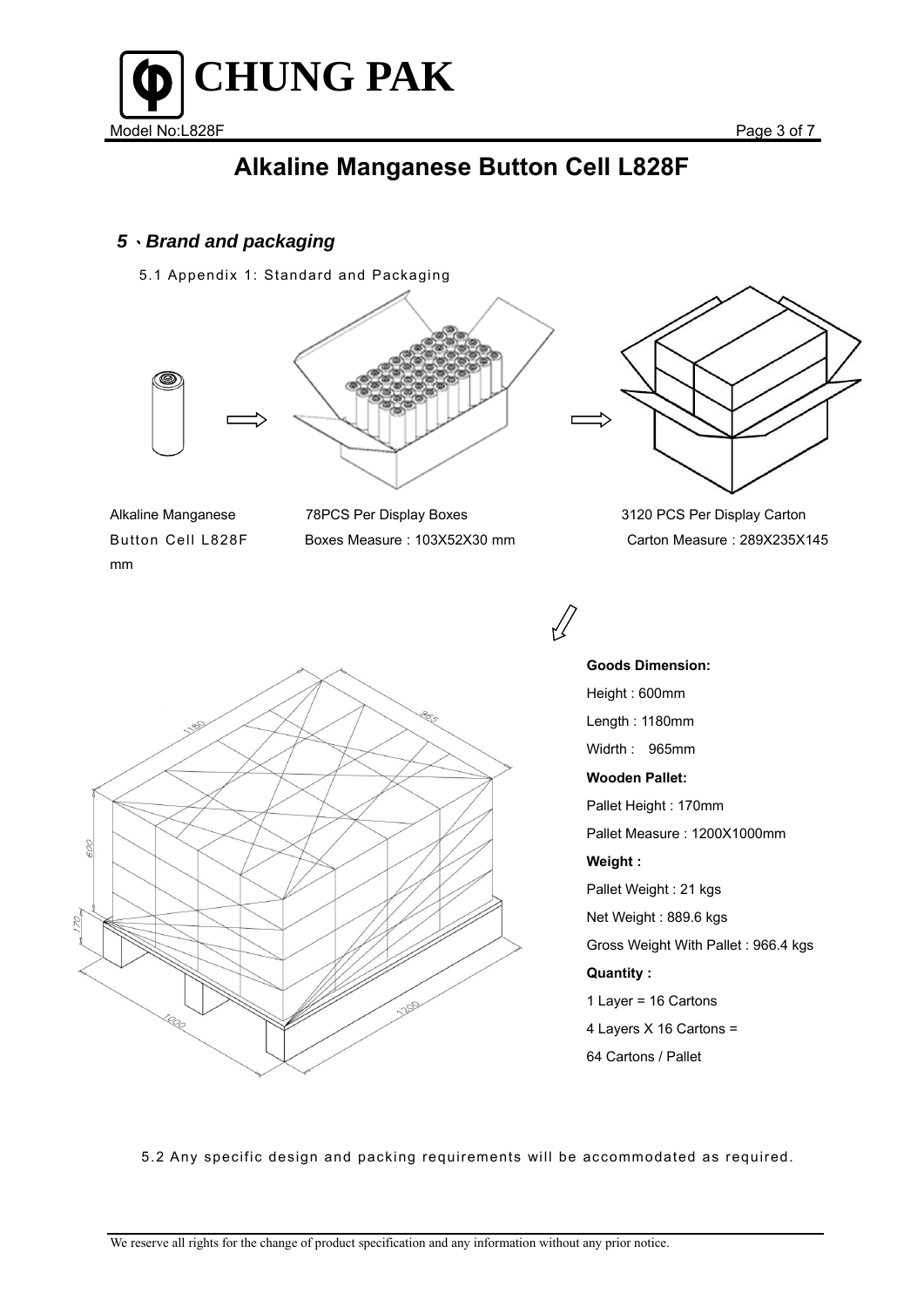

## *6*、*Safety instructions*

| Warning                                                                                                                               | <b>Danger</b>                                                                                                                                                         |
|---------------------------------------------------------------------------------------------------------------------------------------|-----------------------------------------------------------------------------------------------------------------------------------------------------------------------|
| 1 Don't throw the batteries into fire or heat the batteries.                                                                          | This may cause the batteries to disrupt or ignite.                                                                                                                    |
| 2 Don't directly solder the batteries.                                                                                                | This may damage their insulating tapes and<br>protective installation.                                                                                                |
| 3 Don't insert and use batteries with the $\theta$ & $\Theta$<br>electrode inverse.                                                   | This can damage the batteries for being force<br>charged, even may cause leakage, heat generation,<br>disrupt, explosion or ignition.                                 |
| 4 Don't short-circuit the positive and negative<br>terminals of a battery.                                                            | This may cause heat generation, leakage, explosion,<br>fire and personal injury.                                                                                      |
| 5 Don't expose the batteries to water.                                                                                                | This can cause heat generation or rust.                                                                                                                               |
| 6 Don't charge and force discharge batteries.                                                                                         | This may cause leakage, heat generation, even<br>explosion and ignition.                                                                                              |
| <b>7</b> Don't disassemble or damage the external tubes<br>of the batteries or modify the batteries(stack-up<br>batteries) etc.       | This easily results in short-circuit, leakage, even<br>ignition.                                                                                                      |
| 8 Store unused batteries in their original packaging away<br>from metal objects.                                                      | This can cause battery short-circuiting which may result in<br>venting, leakage, and explosion and personal injury.                                                   |
| <b>9</b> Don't crush, puncture, or otherwise mutilate to deform This may cause venting, leakage, explosion and personal<br>batteries. | injury.                                                                                                                                                               |
| 100 Immediately stop using the batteries if leakage,<br>discolor or etc. with them are detected.                                      | This may cause accidents to occur.                                                                                                                                    |
| 10 Don't drop or strongly strike the batteries.                                                                                       | This may result in leakage, heat generation, disrupt, even<br>ignition.                                                                                               |
| 12 To avoid using at high temperature and high<br>humidity ambient.                                                                   | This may cause batteries early damage.                                                                                                                                |
| 3 a. Be sure to use the batteries within a temperature<br>range from 0℃ to 40℃.                                                       | a. Use the batteries beyond the temperature range<br>may cause leakage, heat generation, impaired<br>performance, and shortening of service life of the<br>batteries. |
| b. Be sure to storage the batteries within a<br>temperature range at 20±5°C.                                                          | b. Storage the batteries beyond the temperature range<br>may cause heat generation, impaired performance, and<br>shortening of service life of the batteries.         |
| 4 Don't use old batteries with new ones.                                                                                              | Some batteries may be over-discharged. This can result in<br>venting, leakage, explosion and personal injury.                                                         |
| <b>5</b> Don't use our batteries with any other type or brand<br>of batteries.                                                        | Mixed-matching of batteries may result in heat<br>generation, leakage or explosion.                                                                                   |
| <b>6</b> Remove batteries from equipment if it is not to be<br>used for an extended period of time.                                   | When batteries beyond expiry period, electrolyte<br>leakage may occur causing damage to the equipment.                                                                |
| <b>10 Exhausted batteries should be immediately removed</b><br>from equipment.                                                        | When discharged batteries are kept in the equipment<br>for a long time, electrolyte leakage may occur causing<br>damage to the appliance and/or personal injury.      |
| ® Keep the batteries out of the reach of children.                                                                                    | To avoid being swallowed. If swallowed, Please see<br>doctor immediately.                                                                                             |
| 19 Don't allow children to replace batteries without<br>adult supervision.                                                            | This may cause wrong operation, even may occur<br>accident.                                                                                                           |
| 20 Please use batteries within expiry period.                                                                                         | When batteries beyond expiry period, electrolyte<br>leakage may occur causing damage to the equipment.<br>And may impair batteries performance.                       |
| 21) Don't take batteries by hand directly. Please wear<br>finger cots.                                                                | This may cause rust.                                                                                                                                                  |
| 22 Don't take batteries with iron tweezer. Please use<br>plastic tweezer.                                                             | This can cause battery short-circuiting which may result<br>in heat generation, leakage, and explosion.                                                               |

We reserve all rights for the change of product specification and any information without any prior notice.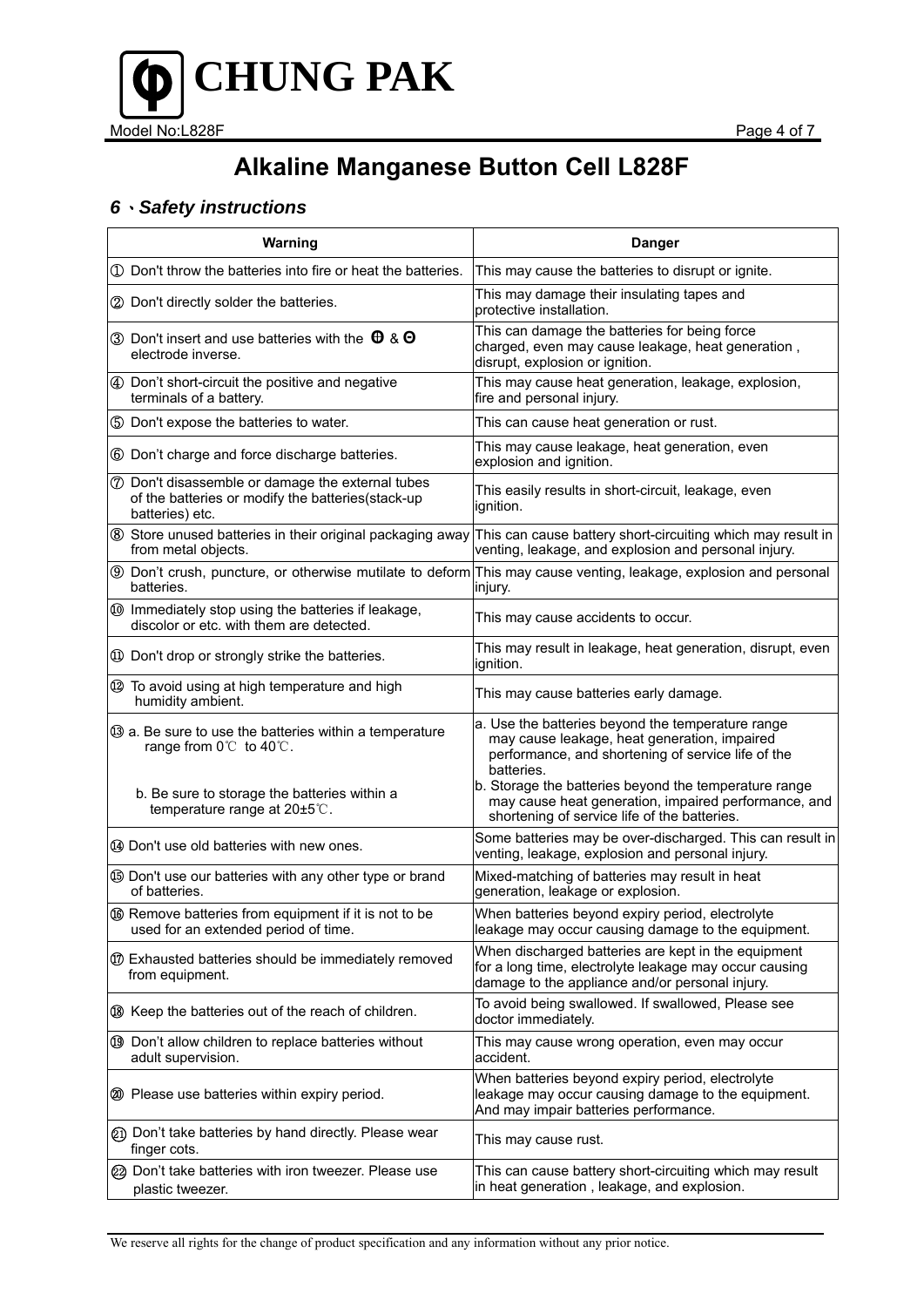

#### *Appendix 1*:*Test*

### *1. Storage and Test Conditions for Samples*

Unless otherwise specified, the storage conditions for samples shall be, as a general rule,

at the temperature of 20±2℃ and the humidity of 65±20%.

#### *2. Measuring Instruments*

2.1 Voltmeter: The accuracy of the voltmeter shall be within 0.005V for each 1.5V. The

 resistance of the measuring instrument shall be at least 10 times the discharge resistance but with a minimum of 1 M ohms per volt of the scale.

2.2 Load Resistance: The load resistance shall include all of the external circuit, and its

allowance shall be within ±0.5%.

2.3 Caliper: The caliper shall be the one having precision of 0.02 millimeters or the one having the same or superior precision to this.

#### *3. Test Method*

- 3.1 Dimensions: Measurements shall be made by use of the calipers.
- 3.2 Appearance: Examination shall be carried out by visual inspection.
- 3.3 Open-circuit Voltage: Measurements shall be carried out before the start of discharge of the sample by use of the voltmeter .
- 3.4 Service Out-put

Discharge Start Time: After leaving in an atmosphere at a temperature of 20±2℃

for at least 8 hours or more .

Discharge Method: As defined in 4.2, page 2.

Discharge End-point: The instant when the closed-circuit voltage has reached below

the end-point voltage(as defined in 4.2, page 2).

3.5 High Temperature Electrolyte Leakage Resistance

The following conditions shall be adopted for the test:

- (1) Test temperature and humidity:45±2℃, below 70%RH
- (2) Test period: Leave to stand still 30 days .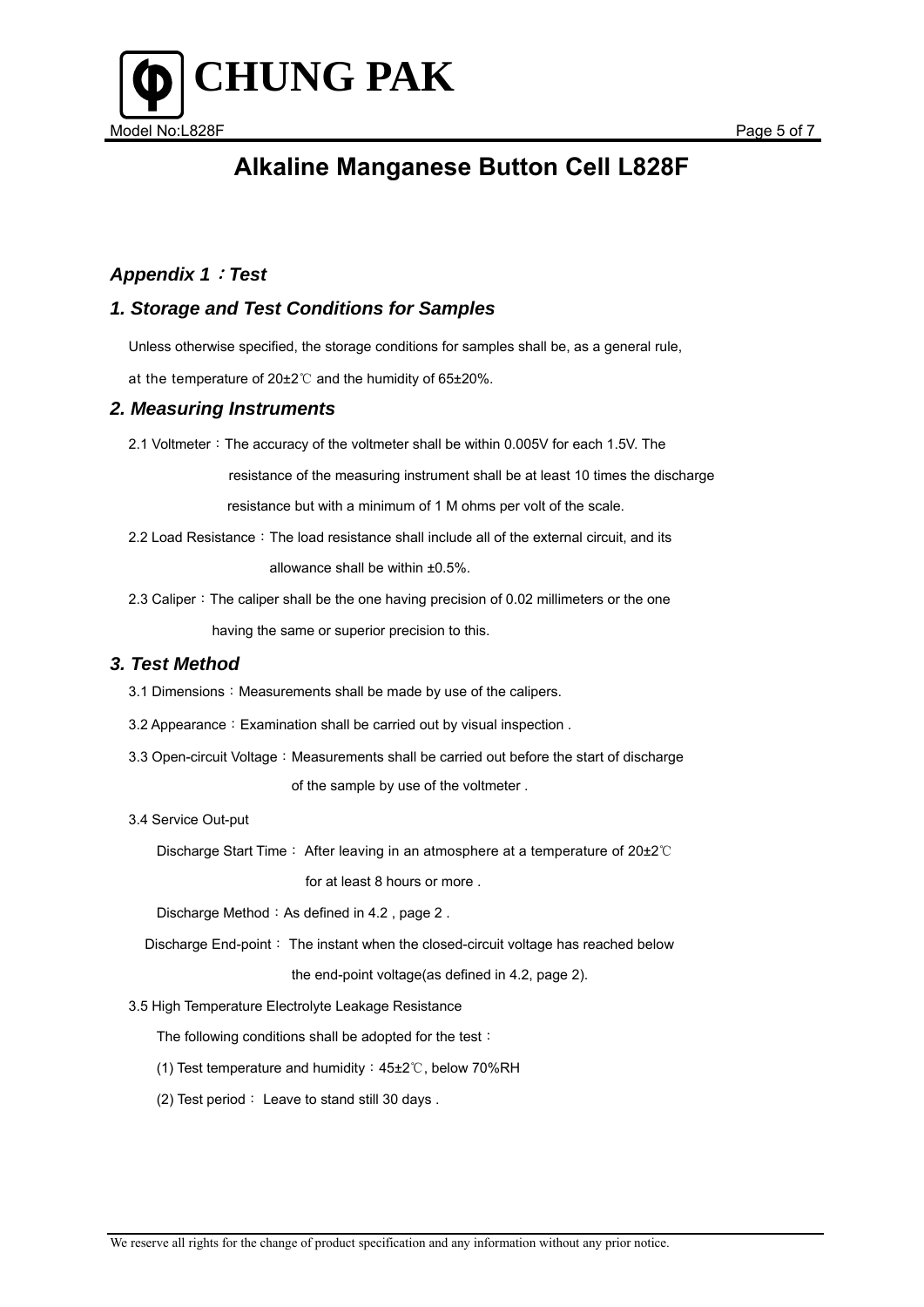

## *Appendix 2*:*Discharge Characteristics*

Standard Discharge Curve: